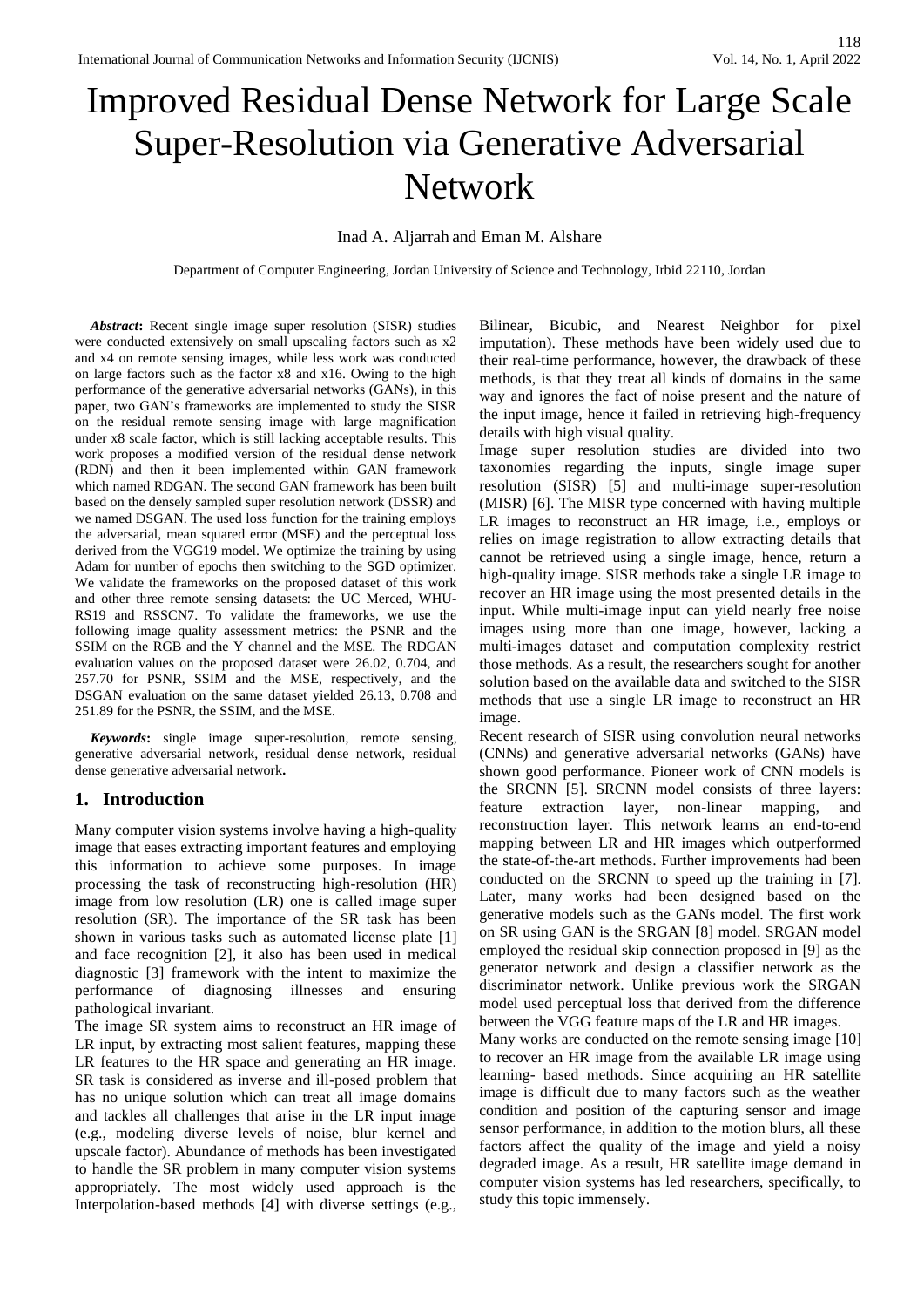In this work, we worked on developing a GAN model based on a single input image, to restore a realistic HR image with large factor (x8) from the observed LR image. We will explore a new solution by employing GAN model with appropriate generator-discriminator topology to acquire high vitality images.

The contributions of this work are proposing and conducting the work on a new remote sensing dataset of residential area that suffers from noise-contaminated imaging conditions. Also, developing two GAN frameworks, RDGAN and DSGAN and improving the RDN model on large scale factor (x8). The remainder of the paper is arranged as follows. Section 2 gives an overview of the SR-related work. Next, section 3 shows the proposed methodology in this work in details, and then it comes up with the training settings and the used datasets. After that, section 4 shows the results in detail. Finally, section 5 shows ablation study on the RDGAN model. Finally, section 6 concludes the work and presents a future work.

# **2. Related work**

The emerging SISR deep learning models had been trained in supervised manners using paired LR/HR images. In this section, we take an overview of the CNN and GAN-based SR models. Early works in SISR adopted pre-up-sampling methods [11-13], which interpolated the LR image to the desired size and fed it to the model. However, these methods had trained in the high-resolution feature space which had increased the needed computation and memory space for training. Post-up-sampling methods solve these issues by replacing pre-up-sampling with up-sampling layers at the end of the models. An improvement on the SRCNN model has been made in [7]. This work has reformulated the SRCNN and introduced a deconvolutional layer at the end of the model. Furthermore, progressive up-sampling [14] and iterative up-and-down sampling [15] paradigms have been introduced into SISR models.

Many works had adopted skip connections to solve the vanishing/exploding gradient problem presented in the very deep CNN models. For instance, the work in [16] proposed an encoder-decoder framework with symmetric skip connections to tackle image restoration tasks, including denoising and SISR tasks with variance levels of noises. Also, the proposed VDSR in [17] had introduced global residual learning between the input image and output HR image to refine the high-frequency texture.

Furthermore, the deep residual channel attention network (RCAN) [18] explored residual channel attention and presented a residual in residual (RIR) design that used long and short skip connections to allow increasing network depth and resolves deep network complexity. Moreover, the work in [19] incorporated attention mechanisms with the residual learning for SISR of remote sensing images, and in [20] a single and multi-scale SR models were proposed: EDSR and MDSR, which enhanced the residual block by removing batch normalization layers. Another work in [21], which designed memory network (MemNet) that consists of memory blocks that determine which information to store for the restoration process and prevent information loss as network depth increases.

In [22], the authors had introduced a dual-path block that employed residual and dense connections. This design allows feature reusability and self and spatial attention blocks to handle the correlation among features at different levels. On

the other hand, Jiang et al. [23] had invented a hierarchical dense recursive network (HDRN) to improve the features reusing alongside memory usage. This facilitates integrating multi-scale features generated by different layers and decreases the power to compute gradients.

Work in [24] considered the SR problem as an inpainting task and proposed two-stage inpainting model concerns with structural and textural inpainting. This model reinforces constructing high-quality images by relying on edge information, however, it needs more computation to reconstruct the final HR. Super-resolution discriminative dense network SRDDN [25] is another introduced approach that aims to solve the drawback of treating all extracted features equally by introducing aggregation modules.

Wang et al. [26] had developed an EEDS network that uses shallow CNN to maintain global image structure and deep CNN for retrieving the high-frequency details, which speed up the training convergence. Another design in [27] has implemented convolutional layers with 1D and 2D convolution kernels, e.g., 5x1 and 3x3, to perform orientation-aware features extraction. In [28], the proposed model has been built based on multi-scale feature extractions using a receptive field block (RFB), and to minimize the feature map size, 1x1 convolution layers were employed.

In the earliest studies of SISR using GAN, SRGAN [8] adopted residual block with content loss based on the extracted high-level feature from the pre-trained VGG-19 network [29, 30], it also used Parametric ReLU [31] activation unit at the generator rather than ReLU activation. Further refinement on residual blocks introduced in [32], and residual-in-residual dense block (RRDB) has been proposed to enhance GAN-generated images. Contrary to the SRGAN, leaky rectified activation unit (LeakyReLU) [33] and Relativistic Discriminator [34] were used in this work. Another improvement on the SRGAN discriminator model has been conducted in [35] to compensate for loss information and, preserving local details for accurate classification.

Work in [10] proposed a dense residual generative adversarial network (DRGAN). This work used denseresidual units (DRUs) and residual learning at the generator and adopted discriminator training according to the WGAN-GP [36] for stability. Further improvement in [37] is implemented, which had designed EEGAN with an edgeenhancement method to remove artifacts of the previous GAN models. Also, the proposed model in [38] has adopted a structure-preserving SR method (SPSR) to recover image structures and sharpen edges by adopting gradient guidance and introducing a new gradient loss.

# **3. Methodologies**

To solve the SR task on remote sensing images with large scale factor, we implemented two GAN frameworks that consist of a generator and discriminator networks. In this section we will illustrate the proposed residual dense generative adversarial network (RDGAN) and the dense sampling generative adversarial network (DSGAN).

#### **3.1. Residual Dense GAN**

The residual dense GAN (RDGAN) model consists of two networks: generator, and discriminator networks. The generator is configured as a modified version of the residual dense network (RDN) proposed in [39] to reconstruct high resolution images (HR). For the discriminator network, we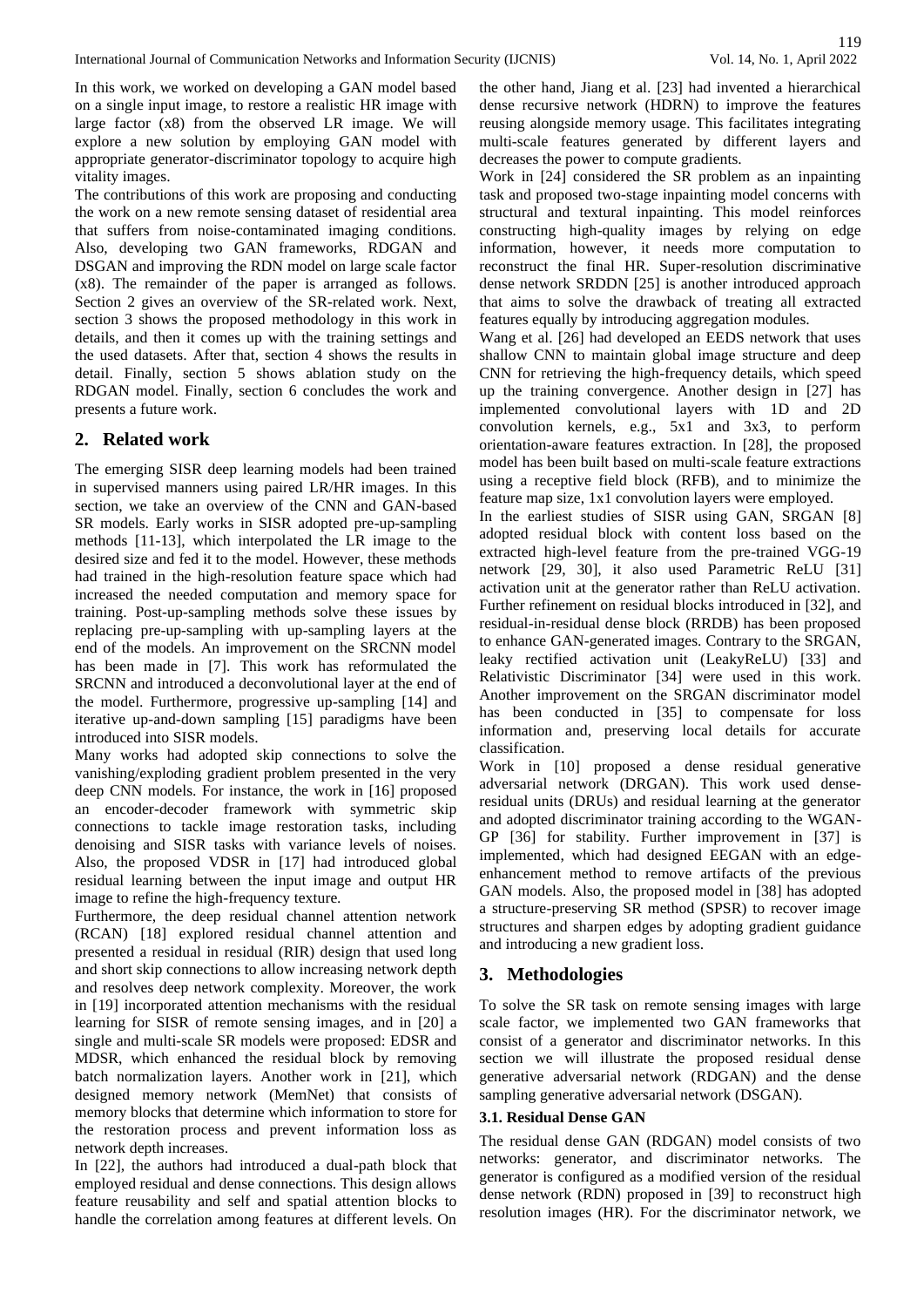proposed a new model with small capacity, unlike most of the recent proposed GAN models.

Generator network as shown in Figure.1, the modified RDN model consists of external and shallow feature extraction layers, residual dense block (RDB), dense feature fusion and ended by up-sampling layers. Let's denote  $I^{LR}$  and  $I^{SR}$  as the input and the output of the model. The external and the shallow convolution layers extract features from the input  $I^{LR}$ .

$$
F_{external} = Conv2D_{external}(I^{LR})
$$

$$
F_{\text{shallow}} = \text{Conv2D}_{\text{shallow}}(I^{\text{LR}})
$$

Where  $Conv2D_{externel}$  and  $Conv2D_{shallow}$  denote the external and the shallow convolution layers. The output  $F_{external}$  is used for global residual learning and  $F_{shallow}$  is used as input to RDB. Suppose we have N residual dense blocks (RDNs), the output  $F_n$  of the n-th RDB can be obtained by

$$
F_n = RDB_n(F_{n-1})
$$

$$
F_n = RDB_n ( RDB_{n-1} (.... (RDB_1 (F_{\text{shallow}}))....))
$$

Where  $RDB_n$  denotes the operations of the nth-RDB. The RDB is a composite of convolution layers, rectified linear units (ReLU), local residual learning and dense feature fusion. 3.3, shows the used RDB design in this work. Assume that  $F_{n-1}$  is the input to the n-th RDB then we can formulate the output of the n-th RDB as:

$$
F_{\text{conv-1}} = \text{Conv2D}(F_{n-1})
$$

$$
F_{\text{conv-2}} = \text{Conv2D}([F_{\text{conv-1}}, F_{n-1}])
$$

 $F_{conv-c} = Conv2D([\, \mathbf{F}_{n-1}, \mathbf{F}_{conv-1} \,$ ,  $\mathbf{F}_{conv-2}, \ldots, \mathbf{F}_{conv-c-1} \, ])$ 

$$
F_{LDFF} = \text{Concat}(\left[F_{n-1}, F_{conv-1}, F_{conv-2}, \dots, F_{conv-c}\right])
$$

$$
F_{conv1x1} = \text{Conv2D}_{1x1}(\left[F_{LDFF}\right)
$$

$$
F_{LRL} = F_{conv1x1} + F_{n-1}
$$

Where c represents the number of convolution layers in the RDB, the Conv2D represent the convolutional operation and Concat represents the dense feature fusion.

Sequence of RDBs is used to extract hierarchical features then these features are passed to dense feature fusion (DFF) operation and followed by global residual learning (GRL) connection. The feature maps from the external convolution layer and the output of the dense feature fusion are fed to sum operation that represents the global residual learning.

$$
F_{GDFF} = Conv2D_{1x1}(Concat([F_1, F_2, \ldots, F_{n-1}, F_n]))
$$

# $F_{GRL} = F_{GDFF} + F_{external}$

The residual dense block as shown in Figure.2 consists of a sequence of convolutional layers with local dense feature (LDFF) fusion and local residual learning (LRL). At the end of the generator, the sequence of upscaling modules is used to up-sample the output image to the target size. The upscaling module consists of convolution layer, shuffle operation and ReLU activation layer as shown in Figure.3.

The discriminator network consists of sequential convolutional layers followed by batch normalization and Leaky ReLU except for the first convolution layer where the batch normalization is omitted. Then flatten, dense and batch normalization layers used to output one value that implies if the input image is an HR or SR image. The discriminator

scheme is shown in Fig.4. All convolutional layers used 3x3 kernel size while filters started from 64 and doubled until the last layer and every layer used stride of 2. Unlike SRGAN discriminator network, we omitted the fully connected layer in the proposed discriminator.







**Figure 2.** Residual dense block (RDB) design.



**Figure 3.** Upscaling block design.



#### **Figure 4.** RDGAN's discriminator network.

#### **3.2 Dense Sampling GAN**

In this framework, we employ the proposed dense-sampling super-resolution network (DSSR) method in [40] as a generator network. Similar to the RDGAN framework, this model adopts local residual connections and global dense connections within the generator network. The discriminator network is similar to the RDGAN with little changes. In the next subsections, we will describe the proposed generator and discriminator of the DSGAN framework.

We used the same discrimination of the RDGAN model; however, we used two fully connected layers and removed the batch normalization layer at the end of the model before the final activation layer. Also, we use large capacity discriminator with more layers.

#### **3.3. Dataset**

The experiments are conducted on a collected dataset from Google earth API that contains 7000 images with resolution 4800x2400. The used datasets for training contain 1400 and 800 images. Due to resource limitation on GPUs and storage,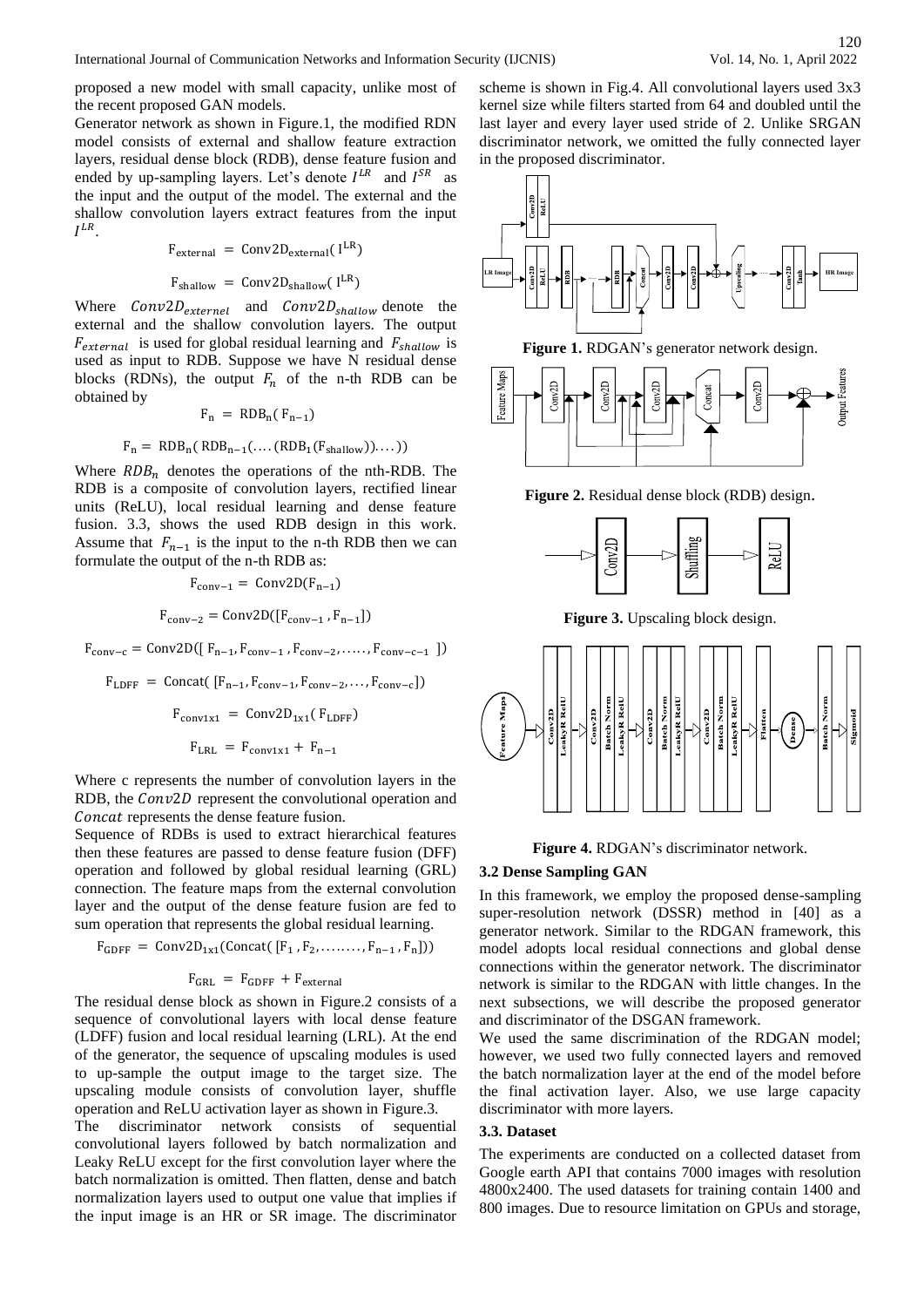we used 1400 images for the training the RDGAN model and 700 for training the DSGAN model, next we cropped subimages from every image then randomly flip the patches horizontally or vertically, also we set the batch size to 8 yielding training datasets of 11200 and 6400 images. The reset 200 and 100 images are used to validate the models, in addition we used three other datasets: UC Merced [41], WHU-RS19 [42] and RSSCN7 [43].

#### **3.4. Training Details**

For preparing the input of the models, we imported the images in BGR format and normalized the images to range [0,1], then randomly cropped 8 patches of size 256x256 from every image to form the HR images set, next we down sample these images using bicubic interpolation method by the required upscale factor, which is set to x8 in this work. The down-sampled image is fed to the model as an input. The training batch size also is set to 8 in all conducted experiments.

For both models: RDGAN (Residual dense GAN) and DSGAN (Dense sampling GAN), we adopt Adam [46] for optimizing the models, the learning rate set to 0.0001 while we left  $\beta$ 1 and  $\beta$ 2 with the default values. The weight of MSE, perceptual and the adversarial loss are set to 1, 0.00001 and 0.00001, respectively. The perceptual loss is driven from the output features that are taken from the 20th layer of the pretrained visual geometry group (VGG19) network before the activation layer.

For all convolutional layers in the two generators of the proposed models, except in the upscaling module of the RDGAN model, the growth rate is set to 64 and for the upscaling module the growth rate is set to 256. For all convolutional layers in both generators and discriminators the used kernel size is 3x3 and same padding. Generator architecture in the RDGAN model consists of 18 residual dense blocks (RDB) and 3 convolution layers within the RDB.

## **4. Results**

To validate the work, we used PSNR, SSIM and MSE metrics to assess model performance. We tested the models on our dataset, and three other remote sensing datasets compared with previous work. In this study we selected the results of bicubic interpolation and the DSSR model as a baseline. Also, we presented sample of generated images from the two proposed models to assess the quality of the images.

#### **4.1. Reference Quantitative Evaluation**

First, we tested both models on our collected dataset and compared the result with bicubic interpolation implemented in OpenCV. Table 1 shows the evaluated objective metrics on our proposed dataset of 2400 images using the proposed models.

The peak signal-to-noise ratio (PSNR) and the structural similarity (SSIM) are evaluated on both RGB and the Y luminance channel of transformed YCbCr space while the mean squared error (MSE) is evaluated on RGB channels only, higher PSNR and SSIM values indicate better quality. We evaluated PSNR and SSIM on Y channel similar to [40,44] for comparison. The PSNR and SSIM indicate the average value on the RGB channels while the PSNR\_Y and SSIM\_Y indicate the average on the Y channel. Highest value for PSNR and SSIM indicates better quality while lowest value of MSE metric indicates better quality.

Table 1 shows the quantity values on the proposed dataset of the DSGAN and RDGAN frameworks and compares between the proposed models and bicubic interpolation and the state-of-the-art DSSR [40] after we trained the model on the same data set. As shown both models perform well on the test samples, and the RDGAN boost the RDN model by 0.21, 0.009, 0.21, 0.008 and 13.35 in PSNR, SSIM, PSNR\_Y, SSIM\_Y, and MSE, respectively. The DSGAN boost the DSSR model by 0.03, 0.001, 0.03, 0.001 and 2.14 in PSNR, SSIM, PSNR\_Y, SSIM\_Y, and MSE, respectively.

**Table 1.** Average PSNR, SSIM on RGB and Y channel and MSE of Bicubic method, DSSR, RDN, RDGAN and DSGAN models on the proposed test set on 2400 images. The bold and underlined value indicates the best result.

| The bold and andermied value muleates the best result. |             |             |               |               |            |
|--------------------------------------------------------|-------------|-------------|---------------|---------------|------------|
| Model /                                                | <b>PSNR</b> | <b>SSIM</b> | <b>PSNR Y</b> | <b>SSIM Y</b> | <b>MSE</b> |
| <b>Metric</b>                                          |             |             |               |               |            |
| <b>Bicubic</b>                                         | 22.37       | 0.559       | 23.69         | 0.601         | 434.50     |
| <b>DSSR</b>                                            | 24.76       | 0.673       | 26.10         | 0.707         | 254.03     |
| <b>RDN</b>                                             | 24.47       | 0.660       | 25.81         | 0.696         | 271.05     |
| <b>RDGAN</b>                                           | 24.68       | 0.669       | 26.02         | 0.704         | 257.70     |
| <b>DSGAN</b>                                           | 24.79       | 0.674       | 26.13         | 0.708         | 251.89     |

To compare with other works, we used MHAN [44] and tested our models on the used dataset in those works. as shown in Table 2 the evaluation results of MHAN and DSSR are taken based on different sample than the samples used to validate the proposed models. We compared the bicubic interpolation with the proposed models. Comparing with the proposed models that is trained on residential remote sensing images while the work in [44] are trained on various types of remote sensing, we find that our models are promised and can perform well on unseen data.

It can be observed from Table 2 that the RDGAN model outperforms the MHAN model in SSIM with difference 0.007 on the RSSCN7 dataset. The RDGAN also outperforms the MHAN in the SSIM of the WHU-RS19 dataset with increment by 0.006. Another comparison with the MHAN is conducted on the proposed Test30 dataset in [44]. In Table 3 the average of the PSNR, SSIM and MSE, shows that the proposed RDGAN model has a better result in the SSIM metric by an amount of 0.002.

**Table 2.** Average PSNR and SSIM on the Y channel of Bicubic method, MHAN, RDGAN and DSGAN models on the RSSCN7 and WHU-RS19 dataset. The bold and

underlined value indicates the best result.

| undermod vange mandates the sest result. |                |                |                |                |  |
|------------------------------------------|----------------|----------------|----------------|----------------|--|
|                                          | <b>Bicubic</b> | <b>MHAN</b>    | <b>DSGAN</b>   | <b>RDGAN</b>   |  |
|                                          | <b>PSRN/SS</b> | [44]           | <b>PSRN/SS</b> | <b>PSRN/SS</b> |  |
|                                          | <b>IM</b>      | <b>PSRN/SS</b> | <b>IM</b>      | <b>IM</b>      |  |
|                                          |                | <b>IM</b>      |                |                |  |
| <b>RSSCN</b>                             | 25.25/         | 26.34          | 26.34/         | 26.35/         |  |
|                                          | 0.544          | /0.588         | 0.596          | 0.596          |  |
| WHU-                                     | 25.30/         | 27.03/         | 26.87/         | 26.79/         |  |
| <b>RS19</b>                              | 0.589          | 0.646          | 0.653          | 0.652          |  |

**Table 3.** Average PSNR, SSIM and MSE of Bicubic method, RDGAN and DSGAN models on the proposed Test30

dataset in [44]. The bold and underlined value indicates the best result.

|                | <b>PSNR</b> | <b>SSIM</b> | <b>PSNR</b> |       |
|----------------|-------------|-------------|-------------|-------|
| <b>Bicubic</b> | 25.10       | 0.535       | 26.45       | 0.576 |
| <b>RDGAN</b>   | 26.28       | 0.588       | 27.66       | 0.625 |
| <b>DSGAN</b>   | 25.89       | 0.575       | 27.63       | 0.624 |
| MHAN           |             |             | 27.83       |       |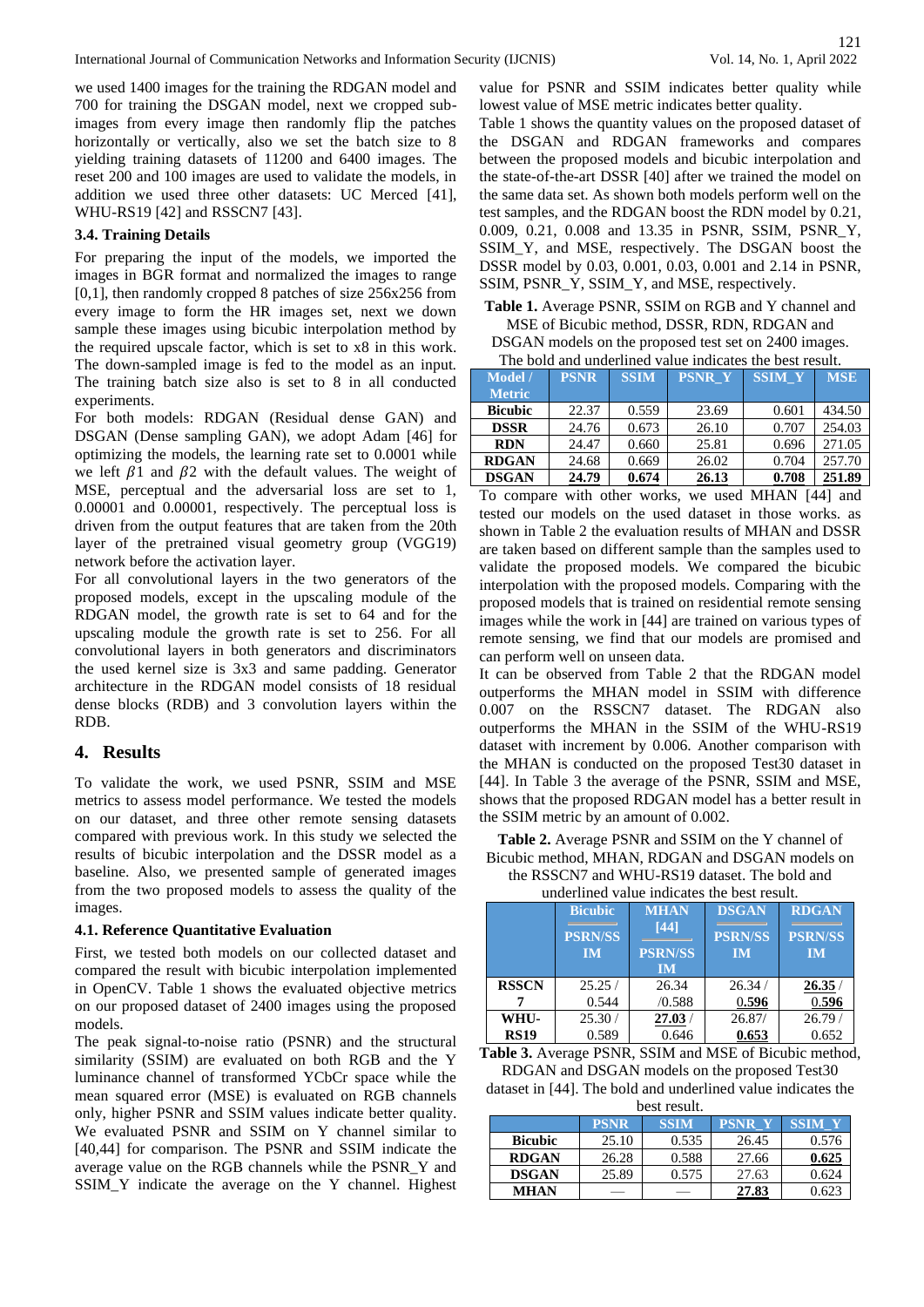In Table 4, Table 5 and Table 6, the PSNR, SSIM were evaluated on each class in the WHU-RS19, UC Merced and RSSCN7 and compared the results with bicubic method and MHAN. The results show that the proposed models are promising even though the proposed models are trained only on a residential area.

**Table 4.** Average PSNR and SSIM on Y channel of each class in the WHU-RS19 dataset for each method.

|                        | <b>Bicubic</b>              | <b>MHAN</b> [44]            | <b>RDGAN</b>                | <b>DSGAN</b>                |
|------------------------|-----------------------------|-----------------------------|-----------------------------|-----------------------------|
| <b>WHU-RS19</b>        | <b>PSNR/</b><br><b>SSIM</b> | <b>PSNR/</b><br><b>SSIM</b> | <b>PSNR/</b><br><b>SSIM</b> | <b>PSNR/</b><br><b>SSIM</b> |
| Airport                | 22.76/0.555                 | 24.64/0.633                 | 24.48/0.641                 | 24.52/0.643                 |
| <b>Beach</b>           | 37.68/0.940                 | 41.42/0.948                 | 37.79/0.947                 | 38.91/0.947                 |
| <b>Bridge</b>          | 27.74/0.805                 | 30.51/0.840                 | 30.60/0.843                 | 30.67 / 0.844               |
| <b>Commercial</b>      | 20.31/0.417                 | 21.56/0.501                 | 21.71/0.512                 | 21.77 / 0.514               |
| <b>Desert</b>          | 36.45/0.896                 | 38.17/0.903                 | 37.84/0.901                 | 37.51 /0.901                |
| <b>Farmland</b>        | 31.72/0.769                 | 33.20/0.793                 | 33.15/0.796                 | 33.11/0.796                 |
| <b>Football Field</b>  | 22.36/0.590                 | 24.99/0.668                 | 24.98/0.677                 | 25.12/0.680                 |
| <b>Forest</b>          | 24.79/0.407                 | 25.58/0.452                 | 25.45/0.450                 | 25.52 / 0.450               |
| <b>Industrial</b>      | 21.26/0.473                 | 23.20/0.557                 | 23.47/0.584                 | 23.49 / 0.585               |
| <b>Meadow</b>          | 32.97/0.786                 | 34.69/0.806                 | 34.24/0.798                 | 34.16/0.798                 |
| Mountain               | 21.98/0.335                 | 22.73/0.394                 | 22.64/0.394                 | 22.64 / 0.393               |
| Park                   | 23.92/0.513                 | 25.18/0.568                 | 25.01/0.569                 | 25.02 / 0.570               |
| Parking                | 20.97/0.556                 | 22.43/0.629                 | 22.54/0.648                 | 22.62 / 0.650               |
| Pond                   | 27.46/0.744                 | 29.15/0.785                 | 28.89/0.773                 | 28.93 /0.779                |
| Port                   | 21.97/0.631                 | 23.63/0.702                 | 23.77/0.704                 | 23.85 / 0.709               |
| <b>Railway Station</b> | 21.89/0.409                 | 23.04/0.479                 | 22.98/0.488                 | 23.00 /0.489                |
| <b>Residential</b>     | 19.42/0.420                 | 21.0/0.513                  | 21.17/0.538                 | 21.18 / 0.537               |
| <b>River</b>           | 24.59/0.539                 | 25.88/0.585                 | 25.89/0.592                 | 25.97 / 0.595               |
| Viaduct                | 20.54/0.409                 | 22.55/0.514                 | 22.41/0.529                 | 22.47 / 0.529               |
| Average                | 25.30/0.589                 | 27.03/0.646                 | 26.79/0.652                 | 26.87/0.653                 |

**Table 5.** Average PSNR, SSIM on Y channel of each class in the UC Merced test dataset for each method.

|                           | <b>Bicubic</b>   | <b>RDGAN</b>     | <b>DSGAN</b>     |
|---------------------------|------------------|------------------|------------------|
| <b>UC</b> Merced          | <b>PSNR/SSIM</b> | <b>PSNR/SSIM</b> | <b>PSNR/SSIM</b> |
| <b>Agricultural</b>       | 19.29/0.325      | 21.39/0.348      | 22.59/0.398      |
| <b>Airplane</b>           | 19.06/0.657      | 23.31/0.722      | 25.16/0.779      |
| <b>Baseball diamond</b>   | 22.28/0.739      | 26.34/0.766      | 29.05/0.814      |
| <b>Beach</b>              | 21.22/0.742      | 25.30/0.758      | 27.58/0.815      |
| <b>Buildings</b>          | 18.23/0.582      | 22.31/0.676      | 24.28/0.747      |
| <b>Chaparral</b>          | 17.51/0.423      | 20.46/0.491      | 21.23/0.551      |
| Dense residential         | 17.82/0.545      | 21.52/0.631      | 23.50/0.714      |
| <b>Forest</b>             | 18.71/0.397      | 20.96/0.426      | 22.67/0.487      |
| Freeway                   | 18.72/0.599      | 23.34/0.675      | 26.02/0.750      |
| <b>Golf</b> course        | 21.93/0.738      | 26.62/0.761      | 29.38/0.811      |
| <b>Harbor</b>             | 16.49/0.540      | 19.01/0.615      | 20.58/0.684      |
| <b>Intersection</b>       | 19.08/0.584      | 22.69/0.644      | 24.67/0.705      |
| <b>Medium residential</b> | 18.72/0.532      | 22.20/0.609      | 23.86/0.667      |
| <b>Mobile home parks</b>  | 17.29/0.474      | 20.47/0.582      | 21.55/0.635      |
| <b>Overpass</b>           | 18.47/0.547      | 22.15/0.620      | 24.55/0.689      |
| <b>Parking lot</b>        | 16.50/0.471      | 18.93/0.549      | 20.05/0.617      |
| <b>River</b>              | 20.42/0.637      | 24.20/0.663      | 26.99/0.718      |
| <b>Runway</b>             | 19.63/0.651      | 24.41/0.710      | 27.57/0.780      |
| <b>Sparse residential</b> | 19.28/0.558      | 23.02/0.602      | 25.32/0.668      |
| <b>Storage tanks</b>      | 18.65/0.628      | 23.08/0.700      | 25.14/0.759      |
| <b>Tennis court</b>       | 19.49/0.631      | 23.75/0.675      | 26.46/0.743      |
| Average                   | 18.99/0.571      | 22.64/0.630      | 24.68/0.692      |

**Table 6.** Average PSNR and SSIM on Y channel of each class in the RSSCN7 dataset for each method.

| <b>RSSCN7</b>   | <b>Bicubic</b>              | <b>MHAN</b> [44]            | <b>RDGAN</b>                | <b>DSGAN</b>                |
|-----------------|-----------------------------|-----------------------------|-----------------------------|-----------------------------|
|                 | <b>PSNR/</b><br><b>SSIM</b> | <b>PSNR/</b><br><b>SSIM</b> | <b>PSNR/</b><br><b>SSIM</b> | <b>PSNR/</b><br><b>SSIM</b> |
| Grass           | 30.32/0.729                 | 31 64/0 752                 | 31 46/0751                  | 31.42 / 0.751               |
| <b>Industry</b> | 21.31/0.454                 | 22.66/0.524                 | 22.85/0.541                 | 22.85/0.541                 |
| River lake      | 27.09/0.695                 | 28 42/0731                  | 28.31/0.732                 | 28.30/0.732                 |
| Filed           | 30.37/0.676                 | 31.38/0.691                 | 31.37/0.696                 | 31.34/0.696                 |
| Forest          | 25 58/0423                  | 26 17/0 458                 | 26 15/0461                  | 26 14/0 460                 |
| <b>Resident</b> | 20.55/0.386                 | 21.63/0.460                 | 21.69/0.475                 | 21.69/0.474                 |
| Parking         | 21.53/0.446                 | 22.48/0.497                 | 22.65/0.515                 | 22.65/0.515                 |
| Average         | 25.25/0.544                 | 26.34/0.588                 | 26.35/0.596                 | 26.34/0.596                 |

#### **4.2. Qualitative Evaluation**

In this section, we provide random samples of the generated images of the proposed 2400 images were used in evaluation. In Fig 5, a comparison among the images represented the DSGAN, RDGAN, HR and bicubic images, the proposed models are outperforming the traditional method in generating images with high frequent textures.

## **4.3. Ablation Study**

This section studies the effect of the local feature fusion part within the RDB and using the MSE loss with the adversarial loss without using the perceptual loss. In table 7, we assess all models on 2400 images to find the effect of the removed part. We found that the perceptual loss increases the assessment metrics with small amount while the concatenate layer in the RDB has a significant effect on the results. The concatenate layer has more effect in improving model's performance compared with the perceptual loss.

**Table 7.** Average PSNR, SSIM on the Y channel of RDGAN model with various settings on the proposed test set of 2400 images. The bold and underlined value indicates the best

|                                   | resuit.        |                |                |
|-----------------------------------|----------------|----------------|----------------|
|                                   | <b>M-RDGAN</b> | <b>M-RDGAN</b> | <b>M-RDGAN</b> |
| <b>Perceptual Loss</b>            |                |                |                |
| <b>Local Dense Feature Fusion</b> |                |                |                |
| <b>PSNR Y/SSIM Y</b>              | 25.93/0.703    | 25.70/0.692    | 26.0195/       |
|                                   |                |                | 0.704          |

result.

## **5. Conclusion**

This work proposed two GAN models to treat the SISR task under large scale factor (x8). First, we proposed an improved the version of the RDN model in [39] by adding an external feature extraction layer that improved the reconstructed image and then we employed the modified RDN in a GAN framework. Also, we highlighted the effect of the dense connection and the perceptual loss that is derived from the generated feature maps of the VGG19 network. The proposed model shows a good performance in both quality and quantity metrics on the proposed dataset. Also, the models show a comparable result to one of the recent works on three other datasets.

We also proposed the DSGAN framework based on the DSSR network [40] to boost the performance of the original model by building GAN based framework. We adopted the same setting of the DSSR as we went along with their findings regarding the best hyper parameters values. The comprehensive experimental results have demonstrated that this work returns comparable results with others with small network capacity.

For future work, we can study the performance of the proposed frameworks on various degradation models as explored in work [45], also derive perceptual loss function from the discriminator network rather than VGG19 model.

#### **References**

[1] C. H. Chuang, L. W. Tsai, M. S. Deng, J. W. Hsieh and K. C. Fan, "Vehicle license plate recognition using super-resolution technique," 2014 11th IEEE International Conference on Advanced Video and Signal Based Surveillance (AVSS), pp.411-416, 2014: IEEE.

[2] G. Gao, D. Zhu, M. Yang, H. Lu, W. Yang and H. Gao, "Face image super-resolution with pose via nuclear norm regularized structural orthogonal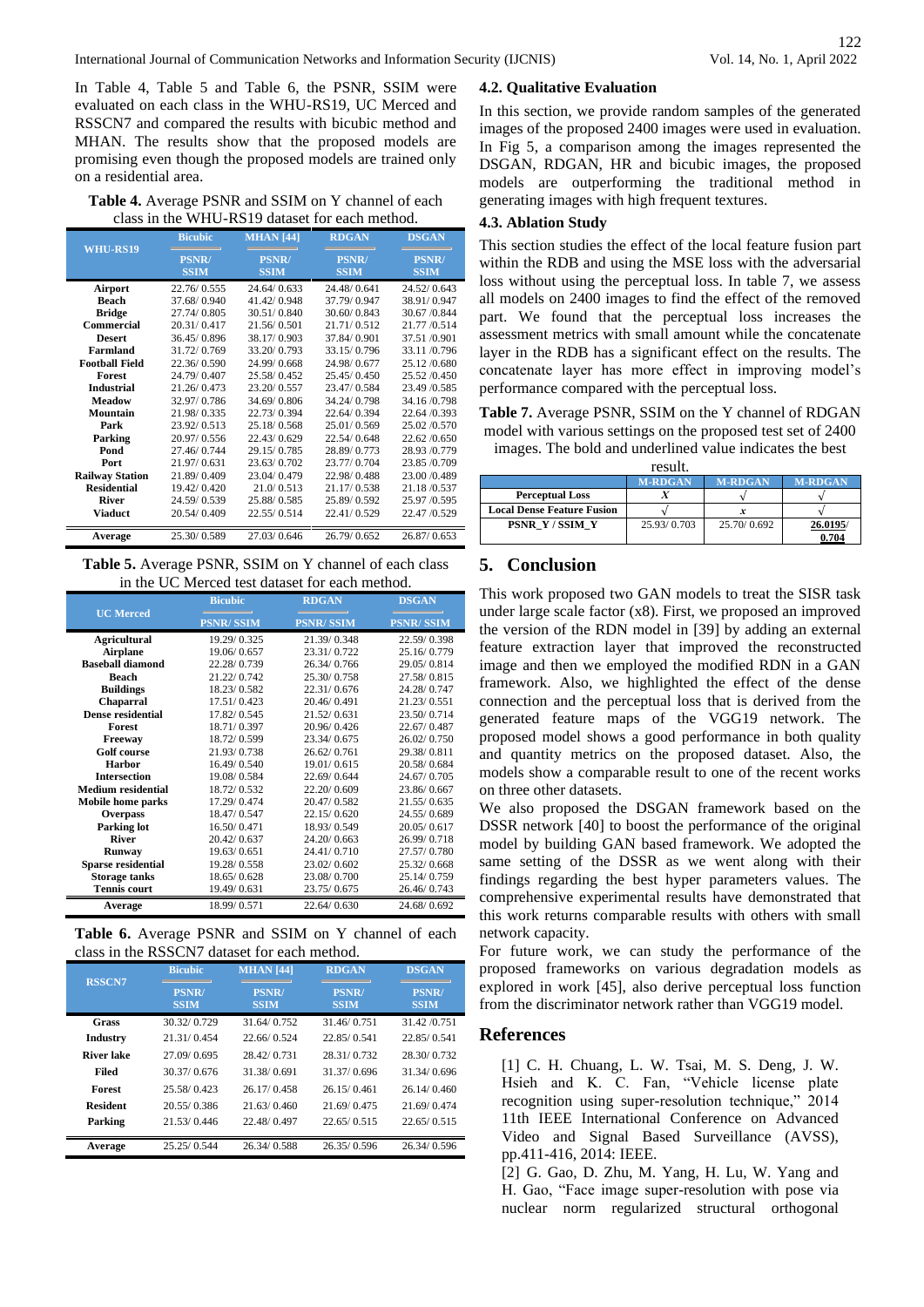procrustes regression," Neural Computing and Applications, Vol. 32, No. 9, pp. 4361-4371, 2020.

[3] C. H. Pham, A. Ducournau, R. Fablet and F. Rousseau, "Brain MRI super-resolution using deep 3D convolutional networks," 2017 IEEE 14th International Symposium on Biomedical Imaging (ISBI 2017), pp.197-200, 2017: IEEE.

[4] V. H. Patil and D. S. Bormane, "Interpolation for super resolution imaging," Innovations and Advanced Techniques in Computer and Information Sciences and Engineering: Springer, pp.483- 489, 2007.

[5] W. Shi, J. Caballero, F. Huszár, J. Totz, AP. Aitken, R. Bishop, et al., "Real-time single image and video super-resolution using an efficient sub-pixel convolutional neural network," Proceedings of the IEEE conference on computer vision and pattern recognition, pp.1874-1883, 2016. [https://cv](https://cv-foundation.org/openaccess/content_cvpr_2016/papers/Shi_Real-Time_Single_Image_CVPR_2016_paper.pdf)[foundation.org/openaccess/content\\_cvpr\\_2016/papers](https://cv-foundation.org/openaccess/content_cvpr_2016/papers/Shi_Real-Time_Single_Image_CVPR_2016_paper.pdf) [/Shi\\_Real-](https://cv-foundation.org/openaccess/content_cvpr_2016/papers/Shi_Real-Time_Single_Image_CVPR_2016_paper.pdf)

[Time\\_Single\\_Image\\_CVPR\\_2016\\_paper.pdf](https://cv-foundation.org/openaccess/content_cvpr_2016/papers/Shi_Real-Time_Single_Image_CVPR_2016_paper.pdf)

[6] M. R. Arefin, V. Michalski, P. L. St-Charles, A. Kalaitzis, S. Kim, S. E. Kahou, et al., "Multi-image super-resolution for remote sensing using deep recurrent networks," Proceedings of the IEEE/CVF Conference on Computer Vision and Pattern Recognition Workshops, pp.206-207, 2020. [https://openaccess.thecvf.com/content\\_CVPRW\\_202](https://openaccess.thecvf.com/content_CVPRW_2020/papers/w11/Arefin_Multi-Image_Super-Resolution_for_Remote_Sensing_Using_Deep_Recurrent_Networks_CVPRW_2020_paper.pdf) [0/papers/w11/Arefin\\_Multi-Image\\_Super-](https://openaccess.thecvf.com/content_CVPRW_2020/papers/w11/Arefin_Multi-Image_Super-Resolution_for_Remote_Sensing_Using_Deep_Recurrent_Networks_CVPRW_2020_paper.pdf)

[Resolution\\_for\\_Remote\\_Sensing\\_Using\\_Deep\\_Recur](https://openaccess.thecvf.com/content_CVPRW_2020/papers/w11/Arefin_Multi-Image_Super-Resolution_for_Remote_Sensing_Using_Deep_Recurrent_Networks_CVPRW_2020_paper.pdf) [rent\\_Networks\\_CVPRW\\_2020\\_paper.pdf](https://openaccess.thecvf.com/content_CVPRW_2020/papers/w11/Arefin_Multi-Image_Super-Resolution_for_Remote_Sensing_Using_Deep_Recurrent_Networks_CVPRW_2020_paper.pdf)

[7] C. Dong, C. C. Loy and X. Tang, "Accelerating the super-resolution convolutional neural network," European conference on computer vision, pp.391- 407, 2016: Springer.

[8] C. Ledig, L. Theis, F. Huszár, J. Caballero, A. Cunningham, A. Acosta, et al., "Photo-realistic single image super-resolution using a generative adversarial network," Proceedings of the IEEE conference on computer vision and pattern recognition, pp.4681- 4690, 2017.

[https://openaccess.thecvf.com/content\\_cvpr\\_2017/pap](https://openaccess.thecvf.com/content_cvpr_2017/papers/Ledig_Photo-Realistic_Single_Image_CVPR_2017_paper.pdf) [ers/Ledig\\_Photo-](https://openaccess.thecvf.com/content_cvpr_2017/papers/Ledig_Photo-Realistic_Single_Image_CVPR_2017_paper.pdf)

Realistic Single Image CVPR 2017 paper.pdf

[9] K. He, X. Zhang, S. Ren and J. Sun, "Deep residual learning for image recognition," Proceedings of the IEEE conference on computer vision and pattern recognition, pp.770-778, 2016. [https://openaccess.thecvf.com/content\\_cvpr\\_2016/pap](https://openaccess.thecvf.com/content_cvpr_2016/papers/He_Deep_Residual_Learning_CVPR_2016_paper.pdf) [ers/He\\_Deep\\_Residual\\_Learning\\_CVPR\\_2016\\_paper](https://openaccess.thecvf.com/content_cvpr_2016/papers/He_Deep_Residual_Learning_CVPR_2016_paper.pdf) [.pdf](https://openaccess.thecvf.com/content_cvpr_2016/papers/He_Deep_Residual_Learning_CVPR_2016_paper.pdf)

[10] W. Ma, Z. Pan, F. Yuan and B. Lei, "Superresolution of remote sensing images via a dense residual generative adversarial network," Remote Sensing, Vol. 11, No. 21, p.2578, 2019.

[11] J. Kim, J. K. Lee and K. M. Lee, "Deeplyrecursive convolutional network for image superresolution," Proceedings of the IEEE conference on computer vision and pattern recognition, pp.1637- 1645, 2016.

[https://openaccess.thecvf.com/content\\_cvpr\\_2016/pap](https://openaccess.thecvf.com/content_cvpr_2016/papers/Kim_Deeply-Recursive_Convolutional_Network_CVPR_2016_paper.pdf) [ers/Kim\\_Deeply-](https://openaccess.thecvf.com/content_cvpr_2016/papers/Kim_Deeply-Recursive_Convolutional_Network_CVPR_2016_paper.pdf)

[Recursive\\_Convolutional\\_Network\\_CVPR\\_2016\\_pa](https://openaccess.thecvf.com/content_cvpr_2016/papers/Kim_Deeply-Recursive_Convolutional_Network_CVPR_2016_paper.pdf) [per.pdf](https://openaccess.thecvf.com/content_cvpr_2016/papers/Kim_Deeply-Recursive_Convolutional_Network_CVPR_2016_paper.pdf)

[12] C. Dong, C. C. Loy, K. He and X. Tang, "Image super-resolution using deep convolutional networks," IEEE transactions on pattern analysis and machine intelligence, Vol. 38, No. 2, pp.295-307, 2015. <https://arxiv.org/pdf/1501.00092.pdf>

[13] Y. Tai, J. Yang and X. Liu, "Image superresolution via deep recursive residual network," Proceedings of the IEEE conference on computer vision and pattern recognition, pp.3147-3155, 2017. [https://openaccess.thecvf.com/content\\_cvpr\\_2017/pap](https://openaccess.thecvf.com/content_cvpr_2017/papers/Tai_Image_Super-Resolution_via_CVPR_2017_paper.pdf) [ers/Tai\\_Image\\_Super-](https://openaccess.thecvf.com/content_cvpr_2017/papers/Tai_Image_Super-Resolution_via_CVPR_2017_paper.pdf)

Resolution via CVPR 2017 paper.pdf

[14] M. Zhao, X. Liu, H. Liu and K. K. L. Wong, "Super-resolution of cardiac magnetic resonance images using Laplacian pyramid based on generative adversarial networks," Computerized Medical Imaging and Graphics, Vol. 80, p.101698, 2020.

[15] Y. Yu, X. Li and F. Liu, "E-DBPN: Enhanced deep back-projection networks for remote sensing scene image super resolution," IEEE Transactions on Geoscience and Remote Sensing, Vol. 58, No. 8, pp.5503- 5515, 2020.

[16] X. Mao, C. Shen and Y. B. Yang, "Image restoration using very deep convolutional encoderdecoder networks with symmetric skip connections," arXiv preprint arXiv:160309056. 2016.

[17] X. Mao, C. Shen and Y. B. Yang, "Image restoration using very deep convolutional encoderdecoder networks with symmetric skip connections," Advances in neural information processing systems, Vol. 29, pp.2802-2810, 2016.

[https://openaccess.thecvf.com/content\\_cvpr\\_2016/pap](https://openaccess.thecvf.com/content_cvpr_2016/papers/Kim_Accurate_Image_Super-Resolution_CVPR_2016_paper.pdf) [ers/Kim\\_Accurate\\_Image\\_Super-](https://openaccess.thecvf.com/content_cvpr_2016/papers/Kim_Accurate_Image_Super-Resolution_CVPR_2016_paper.pdf)

[Resolution\\_CVPR\\_2016\\_paper.pdf](https://openaccess.thecvf.com/content_cvpr_2016/papers/Kim_Accurate_Image_Super-Resolution_CVPR_2016_paper.pdf)

[18] Y. Zhang, K. Li, K. Li, L. Wang, B. Zhong and Y. Fu, "Image super-resolution using very deep residual channel attention networks," Proceedings of the European conference on computer vision (ECCV), pp.286-301, 2018. [https://openaccess.thecvf.com/content\\_ECCV\\_2018/p](https://openaccess.thecvf.com/content_ECCV_2018/papers/Yulun_Zhang_Image_Super-Resolution_Using_ECCV_2018_paper.pdf)

[apers/Yulun\\_Zhang\\_Image\\_Super-](https://openaccess.thecvf.com/content_ECCV_2018/papers/Yulun_Zhang_Image_Super-Resolution_Using_ECCV_2018_paper.pdf)

[Resolution\\_Using\\_ECCV\\_2018\\_paper.pdf](https://openaccess.thecvf.com/content_ECCV_2018/papers/Yulun_Zhang_Image_Super-Resolution_Using_ECCV_2018_paper.pdf)

[19] J. M. Haut, R. Fernandez-Beltran, M. E. Paoletti, J. Plaza and A. Plaza, "Remote sensing image superresolution using deep residual channel attention," IEEE Transactions on Geoscience and Remote Sensing, Vol. 57, No. 11, pp.9277-9289, 2019.

[20] B. Lim, S. Son, H. Kim, S. Nah and K. Mu Lee, "Enhanced deep residual networks for single image super-resolution," Proceedings of the IEEE conference on computer vision and pattern recognition workshops, pp.136-144, 2017. [https://openaccess.thecvf.com/content\\_cvpr\\_2017\\_wo](https://openaccess.thecvf.com/content_cvpr_2017_workshops/w12/papers/Lim_Enhanced_Deep_Residual_CVPR_2017_paper.pdf) [rkshops/w12/papers/Lim\\_Enhanced\\_Deep\\_Residual\\_](https://openaccess.thecvf.com/content_cvpr_2017_workshops/w12/papers/Lim_Enhanced_Deep_Residual_CVPR_2017_paper.pdf) [CVPR\\_2017\\_paper.pdf](https://openaccess.thecvf.com/content_cvpr_2017_workshops/w12/papers/Lim_Enhanced_Deep_Residual_CVPR_2017_paper.pdf)

[21] Y. Tai, J. Yang, X. Liu and C. Xu, "Memnet: A persistent memory network for image restoration," Proceedings of the IEEE international conference on computer vision, pp.4539-4547, 2017.

[22] D. W. Chen and C. H. Kuo, "Modified Dual Path Network With Transform Domain Data for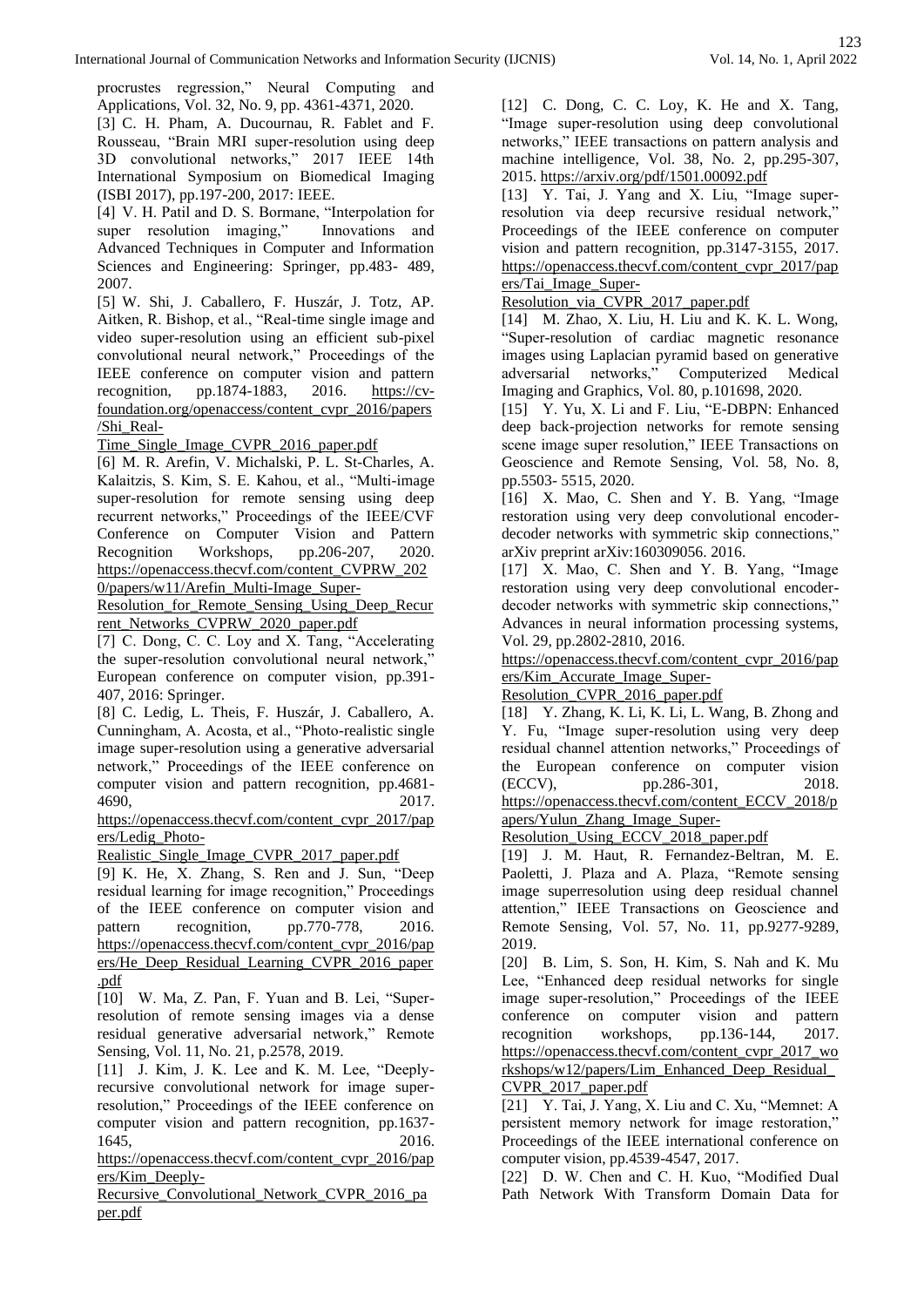Image Super-Resolution," IEEE Access, Vol. 8, pp.97975-97985, 2020.

[23] K. Jiang, Z. Wang, P. Yi and J. Jiang, "Hierarchical dense recursive network for image super-resolution," Pattern Recognition, 107, p.107475, 2020.

[24] K. Nazeri, H. Thasarathan and M. Ebrahimi, "Edge-informed single image super-resolution," Proceedings of the IEEE/CVF International Conference on Computer Vision Workshops, 2019. [https://openaccess.thecvf.com/content\\_ICCVW\\_2019](https://openaccess.thecvf.com/content_ICCVW_2019/papers/AIM/Nazeri_Edge-Informed_Single_Image_Super-Resolution_ICCVW_2019_paper.pdf)

[/papers/AIM/Nazeri\\_Edge-](https://openaccess.thecvf.com/content_ICCVW_2019/papers/AIM/Nazeri_Edge-Informed_Single_Image_Super-Resolution_ICCVW_2019_paper.pdf)

[Informed\\_Single\\_Image\\_Super-](https://openaccess.thecvf.com/content_ICCVW_2019/papers/AIM/Nazeri_Edge-Informed_Single_Image_Super-Resolution_ICCVW_2019_paper.pdf)

[Resolution\\_ICCVW\\_2019\\_paper.pdf](https://openaccess.thecvf.com/content_ICCVW_2019/papers/AIM/Nazeri_Edge-Informed_Single_Image_Super-Resolution_ICCVW_2019_paper.pdf)

[25] J. Ma, X. Wang and J. Jiang, "Image super resolution via dense discriminative network," IEEE Transactions on Industrial Electronics, Vol. 67, No. 7, pp. 5687-5695, 2019.

[26] Y. Wang, L. Wang, H. Wang and P. Li, "Endto-end image super-resolution via deep and shallow convolutional networks," IEEE Access, Vol. 7, pp.31959-31970, 2019.

[27] D. Chen, Z. He, Y. Cao, J. Yang, Y. Cao, M. Y. Yang, et al, "Deep Neural Network for Fast and Accurate Single Image Super-Resolution via Channel-Attention-based Fusion of Orientation-aware Features," arXiv preprint arXiv:191204016, 2019. <https://arxiv.org/pdf/1912.04016.pdf>

[28] T. Shang, Q. Dai, S. Zhu, T. Yang and Y. Guo, "Perceptual extreme super-resolution network with receptive field block," Proceedings of the IEEE/CVF Conference on Computer Vision and Pattern Recognition Workshops, pp.440-441, 2020. [https://openaccess.thecvf.com/content\\_CVPRW\\_202](https://openaccess.thecvf.com/content_CVPRW_2020/papers/w31/Shang_Perceptual_Extreme_Super-Resolution_Network_With_Receptive_Field_Block_CVPRW_2020_paper.pdf) [0/papers/w31/Shang\\_Perceptual\\_Extreme\\_Super-](https://openaccess.thecvf.com/content_CVPRW_2020/papers/w31/Shang_Perceptual_Extreme_Super-Resolution_Network_With_Receptive_Field_Block_CVPRW_2020_paper.pdf)

[Resolution\\_Network\\_With\\_Receptive\\_Field\\_Block\\_](https://openaccess.thecvf.com/content_CVPRW_2020/papers/w31/Shang_Perceptual_Extreme_Super-Resolution_Network_With_Receptive_Field_Block_CVPRW_2020_paper.pdf) [CVPRW\\_2020\\_paper.pdf](https://openaccess.thecvf.com/content_CVPRW_2020/papers/w31/Shang_Perceptual_Extreme_Super-Resolution_Network_With_Receptive_Field_Block_CVPRW_2020_paper.pdf)

[29] J. Johnson, A. Alahi and L. Fei-Fei, "Perceptual losses for real-time style transfer and super-resolution," European conference on computer vision, pp.694-711, 2016: Springer.

[30] K. Simonyan and A. Zisserman, "Very deep convolutional networks for large-scale image recognition," arXiv preprint arXiv:14091556, 2014. [https://arxiv.org/pdf/1409.1556.pdf\(2014.pdf](https://arxiv.org/pdf/1409.1556.pdf(2014.pdf)

[31] K. He, X. Zhang, S. Ren and J. Sun, "Delving deep into rectifiers: Surpassing human-level performance on imagenet classification," Proceedings of the IEEE international conference on computer vision, pp.1026-1034, 2015.

[https://openaccess.thecvf.com/content\\_iccv\\_2015/pap](https://openaccess.thecvf.com/content_iccv_2015/papers/He_Delving_Deep_into_ICCV_2015_paper.pdf) [ers/He\\_Delving\\_Deep\\_into\\_ICCV\\_2015\\_paper.pdf](https://openaccess.thecvf.com/content_iccv_2015/papers/He_Delving_Deep_into_ICCV_2015_paper.pdf)

[32] X. Wang, K. Yu, S. Wu, J. Gu, Y. Liu, C. Dong, et al., "Esrgan: Enhanced super-resolution generative adversarial networks," Proceedings of the European Conference on Computer Vision (ECCV) Workshops, 2018.

[https://openaccess.thecvf.com/content\\_ECCVW\\_201](https://openaccess.thecvf.com/content_ECCVW_2018/papers/11133/Wang_ESRGAN_Enhanced_Super-Resolution_Generative_Adversarial_Networks_ECCVW_2018_paper.pdf) [8/papers/11133/Wang\\_ESRGAN\\_Enhanced\\_Super-](https://openaccess.thecvf.com/content_ECCVW_2018/papers/11133/Wang_ESRGAN_Enhanced_Super-Resolution_Generative_Adversarial_Networks_ECCVW_2018_paper.pdf)

[Resolution\\_Generative\\_Adversarial\\_Networks\\_ECC](https://openaccess.thecvf.com/content_ECCVW_2018/papers/11133/Wang_ESRGAN_Enhanced_Super-Resolution_Generative_Adversarial_Networks_ECCVW_2018_paper.pdf) [VW\\_2018\\_paper.pdf](https://openaccess.thecvf.com/content_ECCVW_2018/papers/11133/Wang_ESRGAN_Enhanced_Super-Resolution_Generative_Adversarial_Networks_ECCVW_2018_paper.pdf)

[33] B. Xu, N. Wang, T. Chen and M. Li, "Empirical evaluation of rectified activations in convolutional network," arXiv preprint arXiv:150500853, 2015.

[https://arxiv.org/pdf/1505.00853.pdf%E3%80%82Re](https://arxiv.org/pdf/1505.00853.pdf%E3%80%82ReLU) [LU](https://arxiv.org/pdf/1505.00853.pdf%E3%80%82ReLU)

[34] A. Jolicoeur-Martineau, "The relativistic discriminator: a key element missing from standard GAN," arXiv preprint arXiv:180700734, 2018. <https://arxiv.org/pdf/1807.00734.pdf>

[35] D. Lee, S. Lee, H. Lee, K. Lee and H. J. Lee, "Resolution-preserving generative adversarial networks for image enhancement," IEEE Access, Vol. 7, pp.110344-110357, 2019.

[36] I. Gulrajani, F. Ahmed, M. Arjovsky, V. Dumoulin and A. Courville, "Improved training of wasserstein gans," arXiv preprint arXiv:170400028, 2017. [https://arxiv.org/pdf/1704.00028.pdf\]](https://arxiv.org/pdf/1704.00028.pdf%5d)

[37] K. Jiang, Z. Wang, P. Yi, G. Wang, T. Lu and J. Jiang, "Edge-enhanced GAN for remote sensing image superresolution," IEEE Transactions on Geoscience and Remote Sensing, Vol. 57, No. 8, pp.5799-5812, 2019.

[38] C. Ma, Y. Rao, Y. Cheng, C. Chen, J. Lu and J. Zhou, "Structure-preserving super resolution with gradient guidance," Proceedings of the IEEE/CVF Conference on Computer Vision and Pattern Recognition, pp.7769-7778, 2020. [https://openaccess.thecvf.com/content\\_CVPR\\_2020/p](https://openaccess.thecvf.com/content_CVPR_2020/papers/Ma_Structure-Preserving_Super_Resolution_With_Gradient_Guidance_CVPR_2020_paper.pdf) [apers/Ma\\_Structure-](https://openaccess.thecvf.com/content_CVPR_2020/papers/Ma_Structure-Preserving_Super_Resolution_With_Gradient_Guidance_CVPR_2020_paper.pdf)

Preserving Super Resolution With Gradient Guida [nce\\_CVPR\\_2020\\_paper.pdf](https://openaccess.thecvf.com/content_CVPR_2020/papers/Ma_Structure-Preserving_Super_Resolution_With_Gradient_Guidance_CVPR_2020_paper.pdf)

[39] Y. Zhang, Y. Tian, Y. Kong, B. Zhong and Y. Fu, "Residual dense network for image superresolution," Proceedings of the IEEE conference on computer vision and pattern recognition, pp.2472- 2481, 2018.

[https://openaccess.thecvf.com/content\\_cvpr\\_2018/pap](https://openaccess.thecvf.com/content_cvpr_2018/papers/Zhang_Residual_Dense_Network_CVPR_2018_paper.pdf) [ers/Zhang\\_Residual\\_Dense\\_Network\\_CVPR\\_2018\\_p](https://openaccess.thecvf.com/content_cvpr_2018/papers/Zhang_Residual_Dense_Network_CVPR_2018_paper.pdf) [aper.pdf](https://openaccess.thecvf.com/content_cvpr_2018/papers/Zhang_Residual_Dense_Network_CVPR_2018_paper.pdf)

[40] X. Dong, X. Sun, X. Jia, Z. Xi, L. Gao and B. Zhang, "Remote sensing image super-resolution using novel dense-sampling networks," IEEE Transactions on Geoscience and Remote Sensing. Vol. 59, No. 2, pp.1618-1633, 2020.

[41] Y. Yang and S. Newsam, "Bag-of-visualwords and spatial extensions for land-use classification," Proceedings of the 18th SIGSPATIAL international conference on advances in geographic information systems, pp.270-279, 2010. [https://faculty.ucmerced.edu/snewsam/papers/Yang\\_](https://faculty.ucmerced.edu/snewsam/papers/Yang_ACMGIS10_BagOfVisualWords.pdf) [ACMGIS10\\_BagOfVisualWords.pdf](https://faculty.ucmerced.edu/snewsam/papers/Yang_ACMGIS10_BagOfVisualWords.pdf)

[42] D. Dai and W. Yang, "Satellite image classification via two-layer sparse coding with biased image representation," IEEE Geoscience and Remote Sensing Letters, Vol. 8, No. 1, pp.173-176, 2010. [http://citeseerx.ist.psu.edu/viewdoc/download?doi=10](http://citeseerx.ist.psu.edu/viewdoc/download?doi=10.1.1.703.6870&rep=rep1&type=pdf) [.1.1.703.6870&rep=rep1&type=pdf](http://citeseerx.ist.psu.edu/viewdoc/download?doi=10.1.1.703.6870&rep=rep1&type=pdf)

[43] Q. Zou, L. Ni, T. Zhang and Q. Wang, "Deep learning based feature selection for remote sensing scene classification," IEEE Geoscience and Remote Sensing Letters, Vol. 12, No. 11, pp.2321-2325, 2015. [http://mvr.whu.edu.cn/pubs/2015-](http://mvr.whu.edu.cn/pubs/2015-IEEE_GRSL.pdf) [IEEE\\_GRSL.pdf](http://mvr.whu.edu.cn/pubs/2015-IEEE_GRSL.pdf)

[44] D. Zhang, J. Shao, X. Li and H. T. Shen, "Remote sensing image super-resolution via mixed high-order attention network," IEEE Transactions on